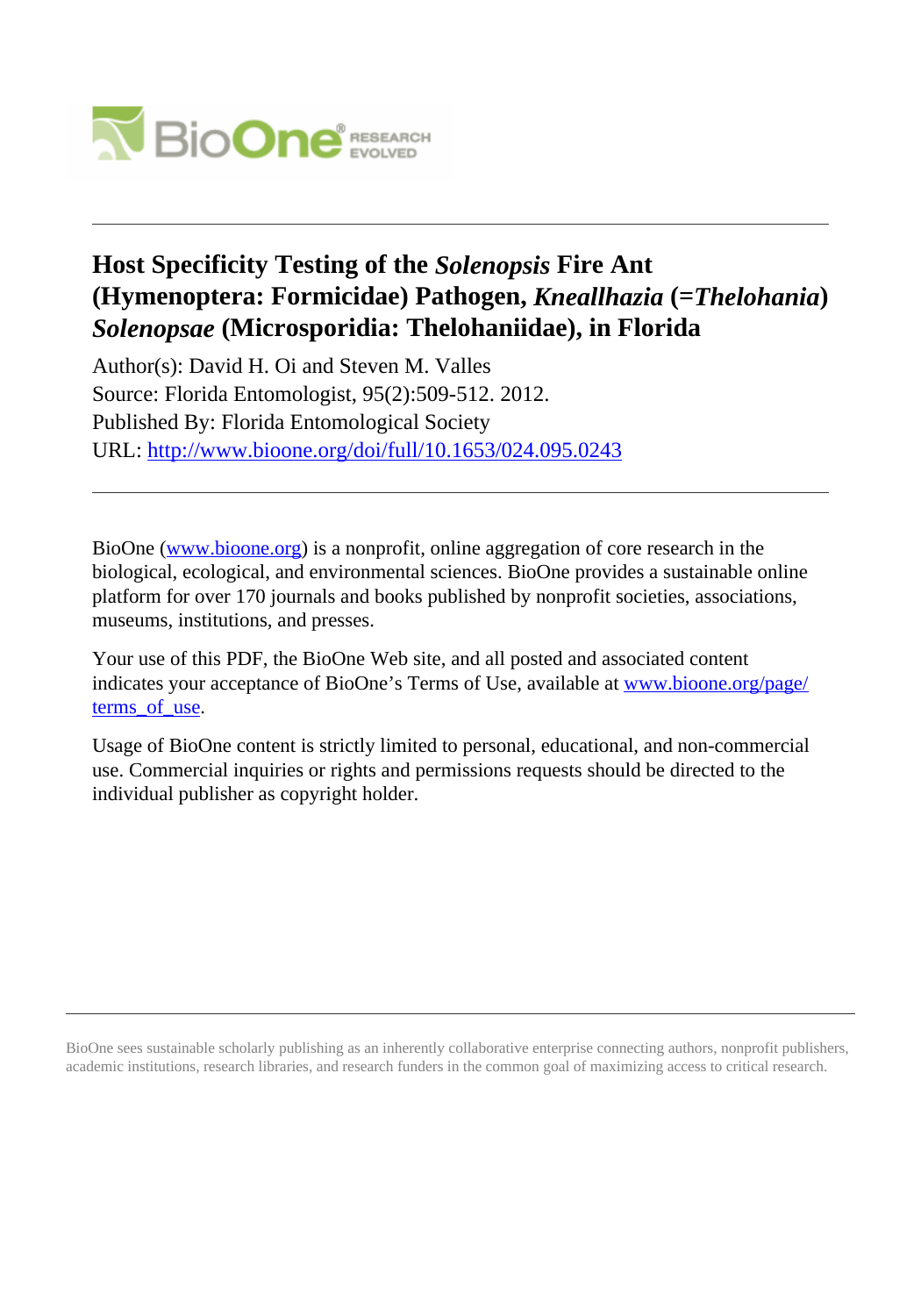## HOST SPECIFICITY TESTING OF THE *SOLENOPSIS* FIRE ANT (HYMENOPTERA: FORMICIDAE) PATHOGEN, *KNEALLHAZIA* (=*THELOHANIA*) *SOLENOPSAE* (MICROSPORIDIA: THELOHANIIDAE), IN FLORIDA

David H. Oi\* and Steven M. Valles

USDA-ARS, Center for Medical, Agricultural, and Veterinary Entomology, 1600 SW 23rd Drive, Gainesville, Florida, 32608, USA

\*Corresponding author; E-mail: david.oi@ars.usda.gov

The microsporidium *Kneallhazia solenopsae* (Knell, Allen & Hazard), formerly known as *Thelohania solenopsae* (Sokolova & Fuxa 2008), is a pathogen of *Solenopsis* fire ants. It was first reported in the red imported fire ant, *Solenopsis invicta* Buren, collected during South American surveys of fire ants in the early 1970s (Allen & Buren 1974) and initially described by Knell, Allen & Hazard (1977). Further details on its life cycle were subsequently provided by Sokolova & Fuxa (2008). Observations in the 1970s (Allen & Buren 1974; Allen & Knell 1980) and field studies in South America in the 1990s (Briano et al. 1995) led to the conclusion that *K. solenopsae* potentially could be utilized as a classical biological control agent. In 1996, *K. solenopsae* was detected in the U.S. from *S. invicta* populations in Florida and shortly thereafter identified in Mississippi and Texas (Williams et al. 1998; Williams et al. 2003).

The host range of *K. solenopsae* was reported to be specific to *Solenopsis* fire ants in the *Saevissima* species group with the following species being suitable hosts: *S. invicta*, *S. richteri* Forel, *S. quinquecuspis* Forel, *S. saevissima* Smith, *S. macdonaghi* Santschi, and *S. interrupta* Santschi (Oi & Valles 2009; references therein). Recently, Ascunce et al. (2010) reported that *Solenopsis geminata* (F.) and the *S. geminata* x *S. xyloni* McCook hybrid were capable of serving as hosts for *K. solenopsae*. These ant species are in the *geminata* species group and are native to North America. Examination of archived *S. invicta* specimens in Texas documented the presence of *K. solenopsae* in *S. invicta* in the U.S. as early as 1984 (Snowden & Vinson 2006). Ascunce et al. (2010) hypothesized that *K. solenopsae* in North America may have transferred from *S. geminata* to *S. invicta* in this region, but indicated this scenario remains uncertain.

Post-release monitoring for non-target effects from biocontrol agents is an important aspect of assessing the success of biological control projects (Louda et al. 2003; Van Driesche & Murray 2004; Vazquez & Porter 2005). While *K. solenopsae* from South America was never released purposely in the U.S., it is still important to ascertain its host specificity on ants in the U.S. to indicate possible host transitions and concomitant effects on native and non-target species. In addition, there is interest to determine the potential of *K. solenopsae* to control other pest ant species. Our objective was to examine the potential of *K. solenopsae* to infect non-*Solenopsis* ant species by 1) examination of various non-*S. invicta* ant species collected from areas in which *S. invicta* is infected with *K. solenopsae*, and 2) inoculation of non-*S. invicta* ant colonies with *K. solenopsae*.

In Jul and Aug 2008, various species of adult worker ants were collected from nests and food lures at 3 sites in Gainesville, Florida. *Kneallhazia solenopsae* has been documented to be present at the Center for Medical, Agricultural and Veterinary Entomology (CMAVE) site since Apr 1996, and at another site, the former University of Florida (UF) poultry unit, since 2003 (D. H. O. unpublished data). Historical infection levels at the third site (near the UF Microbiology building) were unknown, but this site is within 0.7 km of CMAVE. The percent prevalence of *K. solenopsae* per site was based on the number of *S. invicta* samples that were infected out of the 14-28 nests or food lure samples per site. Infections were determined by phase-contrast microscopy examination of an aqueous extract of a macerated group of approximately 10-30 adult worker ants per sample for *K. solenopsae* spores (Williams et al. 1998). Detection of *K. solenopsae* in the other ant species was performed by polymerase chain reaction (PCR) (Valles et al. 2002) using pooled DNA samples of adult ants grouped by species and collection site with 2-25 ants per sample. All PCRs included positive controls to verify the proper function of the test.

For the colony inoculations, 0.5 - 1.0 g of brood from *S. invicta* colonies having a mean intracolony infection prevalence of  $74\% \pm 22$  SD was placed into laboratory colonies of 6 ant species. Intra-colony prevalence of *K. solenopsae* was based on microscopic examination of wet mounts of 10-20 individual adult workers per colony or 10 Giemsa stained slide mounts of individual 4th instar larvae or prepupae per colony. The following ant species were tested: the Argentine ant, *Linepithema humile* Mayr; the bicolor trailing ant, *Monomorium floricola* (Jerdon); the Florida carpenter ant, *Camponotus floridanus* (Buckley); the pavement ant, *Tetramorium* sp. E (formerly *T. caespitum* [Schlick-Steiner et al. 2006]); the southern fire ant, *Solenopsis xyloni*; and the tropical fire ant, *Solenopsis geminata*. In addi-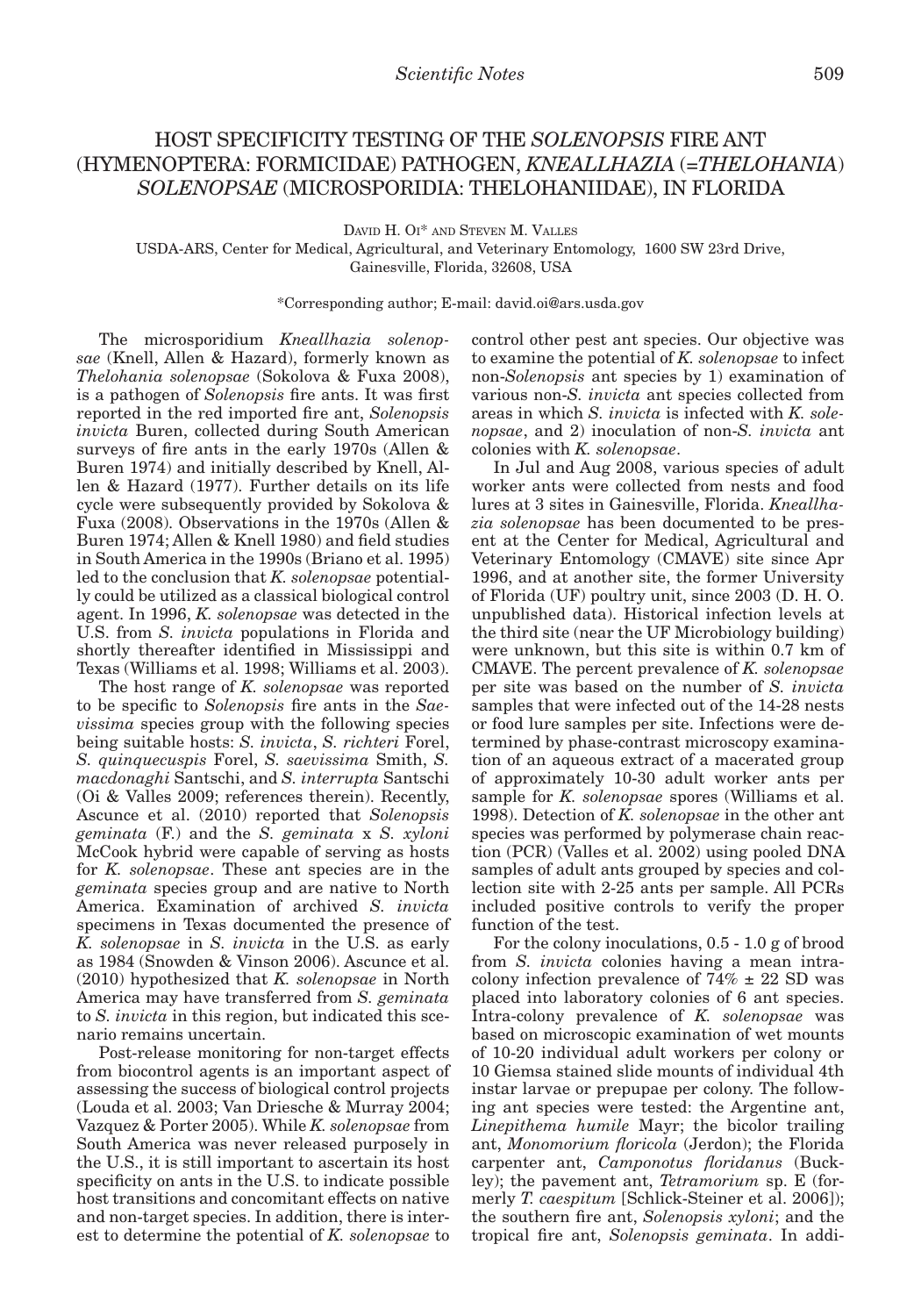tion, *S. invicta* colonies were inoculated to serve as positive controls. This method of inoculation is the only known procedure for infecting fire ant colonies (Oi and Valles 2009).

Colonies were each examined for the presence of vegetative stages of *K. solenopsae* in Giemsastained slides of individual larvae and/or prepupae  $(n = 10)$  and the presence of spores in extracts of macerated groups of pupae  $(n \approx 10)$  (Undeen 1997). These microscopy examinations were initiated at 6 or 8 wk after inoculation and continued every 2-4 wk until the studies were terminated usually after 19-24 wk. Infections were determined only from samples obtained after 8 wk (56 d) to avoid sampling brood used for inoculations. Eggs from infected and uninfected *S. invicta* colonies develop into adults within 29 to 47 d at daily minimum and maximum temperatures of 25.6-30.8 °C (Porter 1988; D. H. O. unpublished data). In addition, the volume of brood, numbers of workers and queens were visually estimated every 2-4 wk based on procedures used to assess laboratory colony status of fire ants and Pharaoh ants, *Monomorium pharaonis* (L.) (Banks & Lofgren 1991; Williams & Vail 1993). Laboratory inoculations were conducted from 1998 – 2002.

*Kneallhazia solenopsae* prevalence among *S. invicta* nests was 37.5% (6/16) at the microbiology site;  $64.3\%$  (18/28) at the poultry site, and  $100\%$ (14/14) at CMAVE. *K. solenopsae* was not detected in any of the 47 non-*S. invicta* samples, containing nine species, collected from the 3 field sites (Table 1). Although the presence of other ant species has been limited by the dominant *S. invicta*  (King & Tschinkel 2008), the co-occurrence with infected fire ants provided an opportunity for the other ant species to acquire the pathogen. Indeed, *K. solenopsae* has been detected in parasitic

*Pseudacteon* fire ant decapitating flies captured in similar habitats (Valles et al. 2009).

*Kneallhazia solenopsae* was not detected in any of the inoculated  $(n = 23)$  or control  $(n = 20)$ colonies comprising 6 non-*S. invicta* species. In contrast,  $50\%$  ( $n = 14$ ) of the inoculated *S. invicta* colonies became infected (Table 2) while all non-inoculated controls remained uninfected. Brood volume increased during the testing period among the non-*S. invicta* colonies (Table 2), as did worker counts; queens remained alive for the duration of the test. This indicated that these colonies were growing and not negatively impacted by the inoculations.

*Kneallhazia solenopsae* was not detected in the non-*S. invicta* ants collected 12 yr after its first detection at CMAVE. This is concordant with its host range reported from South America (Oi & Valles 2009) and its absence from non-*S. invicta* ants collected soon after its discovery in Florida (Williams et al. 1998). Infections also did not occur in non-*S. invicta* laboratory colonies that were inoculated directly. Thus, there is no evidence from this study of *K. solenopsae* transmission to non-*Solenopsis* ants. However, the recent detection of *K. solenopsae* in *S. geminata*, and the *S. geminata* × *S. xyloni* hybrid (Ascunce et al. 2010) illustrates the wisdom of periodic post-introduction monitoring.

## **SUMMARY**

Post-entry host specificity testing was conducted on ants in Florida for the fire ant pathogen, *Kneallhazia solenopsae*. The pathogen was not detected in 47 samples that contained 9 non-*Solenopsis invicta* species and a total of 308 ants. Ants were collected from 3 field sites where *K. solenopsae* was present

Table 1. Species and numbers of non-*Solenopsis invicta* ant samples tested for the presence of *Kneallhazia solenopsae* collected at three sites in Gainesville, Florida. *K. solenopsae* prevalence at the sites were as follows: Center For Medical, Agricultural And Veterinary Entomology (CMAVE) 100%; poultry 56.6%; microbiology 37.5%.

| Ant Species                     | Site         | No. Nest Samples<br>or Collections | No. of<br>Ants Tested | No. Samples with<br>K. solenopsae |
|---------------------------------|--------------|------------------------------------|-----------------------|-----------------------------------|
| <i>Brachymyrmex patagonicus</i> | <b>CMAVE</b> |                                    | 12                    |                                   |
| Camponotus floridanus           | poultry      |                                    |                       |                                   |
| Cyphomyrmex rimosus             | poultry      |                                    |                       |                                   |
| Cyphomyrmex rimosus             | <b>CMAVE</b> |                                    |                       |                                   |
| Dorymyrmex bureni               | poultry      |                                    | 63                    |                                   |
| Dorymyrmex bureni               | CMAVE        |                                    | 63                    |                                   |
| Dorymyrmex medeis               | microbiology |                                    | 70                    |                                   |
| Odontomachus brunneus           | microbiology |                                    |                       |                                   |
| Pheidole moerens                | <b>CMAVE</b> |                                    | 25                    |                                   |
| Pheidole moerens                | poultry      |                                    | 48                    |                                   |
| Pseudomyrmex gracilis           | <b>CMAVE</b> |                                    | 10                    |                                   |
| Pseudomyrmex gracilis           | microbiology |                                    |                       |                                   |
| Pseudomyrmex gracilis           | poultry      |                                    |                       |                                   |
| Solenopsis pergandei            | microbiology |                                    |                       |                                   |
| Totals:                         |              | 47                                 | 308                   |                                   |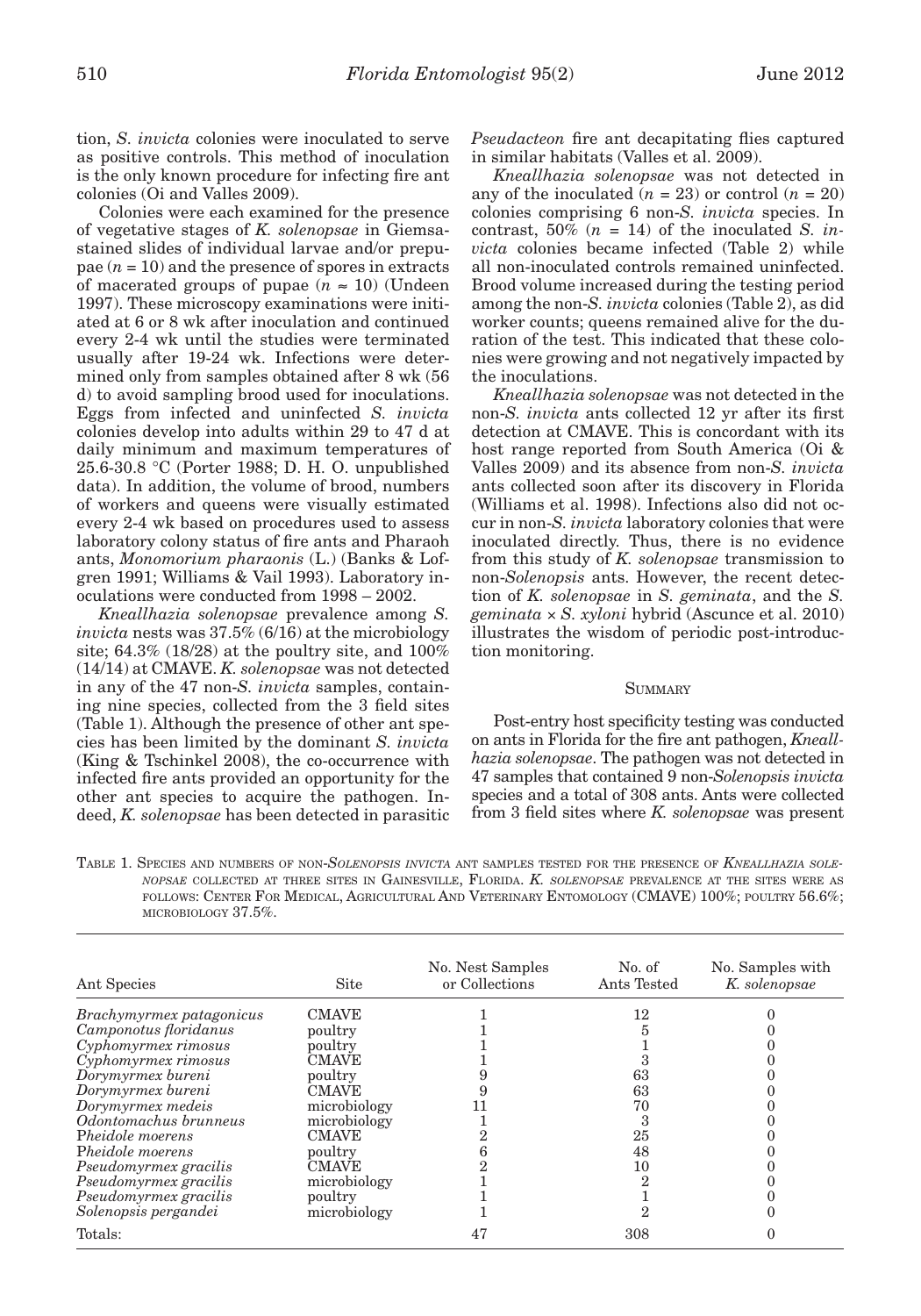| TABLE 2. SPECIES AND NUMBERS OF NON-SOLENOPSIS INVICTA ANT COLONIES INOCULATED WITH BROOD FROM KNEALLHAZIA SO- |  |  |
|----------------------------------------------------------------------------------------------------------------|--|--|
| LENOPSAE-INFECTED S. INVICTA COLONIES AND TESTED FOR THE PRESENCE OF K. SOLENOPSAE. ASSOCIATED WITH EACH       |  |  |
| TESTED SPECIES. AND PRESENTED IN THE LAST COLUMN, ARE THE NUMBERS OF INOCULATED S. INVICTA COLONIES THAT       |  |  |
| BECAME INFECTED (POSITIVE CONTROLS).                                                                           |  |  |

| Ant Species                    | Study<br>Duration<br>(weeks) | No. Colonies<br>Infected /<br>No. Inoculated | Avg. $\pm SD$ % Change<br>in Brood Volume <sup>1</sup> | No. K. solenopsae Infected<br># Inoculated S. <i>invicta</i><br>colonies |
|--------------------------------|------------------------------|----------------------------------------------|--------------------------------------------------------|--------------------------------------------------------------------------|
| Linepithema humile             | 24                           | 0/2                                          | $+375 (\pm 318)$                                       | 1/3                                                                      |
| Monomorium floricola           | 24                           | 0/3                                          | $+342 (\pm 56)$                                        | $-2$                                                                     |
| Camponotus floridanus          | 24                           | 0/1                                          | $+446$                                                 | $-2$                                                                     |
| Tetramorium sp. $E^3$          | 20-26                        | 0/4                                          | $+60$ ( $\pm$ 136)                                     | 2/4                                                                      |
| Solenopsis xyloni <sup>4</sup> | 19-24                        | 0/8                                          | $+8$ ( $\pm 50$ )                                      | 4/7                                                                      |
| Solenopsis geminata            | 20-24                        | 0/5                                          | $+64 (\pm 59)$                                         | $-^{5}$                                                                  |

1 Average ±SD increase (+) or decrease (-) in ml of brood per colony between initial and final colony assessment.

2 *S. invicta* colonies used as positive controls were the same colonies used for *L. humile*.

3 *Formerly T. caespitum*. *Tetramorium*. sp. E is not in Florida.

<sup>4</sup>S. *xyloni* is possibly extirpated from Florida.<br><sup>5</sup>Positive control tests were not conducted

Positive control tests were not conducted.

at the time of sampling. These sites were either at or within 0.7 km of an area where *K. solenopsae* was observed 12 yr earlier. Infections also were not detected in 23 laboratory colonies consisting of 6 non-*S. invicta* ant species that were inoculated with *K. solenopsae*, i.e., *Linepithema humile* Mayr, *Monomorium floricola* (Jerdon), *Camponotus floridanus* (Buckley), *Tetramorium* sp., *Solenopsis xyloni* Mc-Cook, and *Solenopsis geminata* (F.). Thus, transmission of *K. solenopsae* to non-*S. invicta* ants was not evident in our field and laboratory testing.

## References Cited

- Allen, G. E., and Buren, W. F. 1974. Microsporidian and fungal diseases of *Solenopsis invicta* Buren in Brazil. J. New York Entomol. Soc. 82: 125-130.
- ALLEN, G. E., AND KNELL, J. D. 1980. Pathogens associated with the *Solenopsis saevissima* complex in South America. Proc. Tall Timbers Conf. Ecol. Animal Control Habitat Management 7: 87-94.
- Ascunce, M. S., Valles, S. M., Oi, D. H., Shoemaker, D., Plowes, R., Gilbert, L., Lebrun, E. G., Sánchez-Arroyo, H., and Sanchez-Peña, S. 2010. Molecular diversity of the microsporidium *Kneallhazia solenopsae* reveals an expanded host range among fire ants in North America. J. Invertebr. Pathol. 105: 279-288.
- BANKS, W. A., AND LOFGREN, C. S. 1991. Effectiveness of the insect growth regulator pyriproxyfen against the red imported fire ant (Hymenoptera: Formicidae). J. Entomol. Sci. 26: 331-338.
- Briano, J. A., Patterson, R. S., and Cordo, H. A. 1995. Long-term studies of the black imported fire ant (Hymenoptera: Formicidae) infected with a microsporidium. Environ. Entomol. 24: 1328-1332.
- KING, J. R., AND TSCHINKEL, W. R. 2008. Experimental evidence that human impacts drive fire ant invasions and ecological change. Proc. Nat. Acad. Sci. 105: 20339-20343.
- Knell, J. D., Allen, G. E., and Hazard, E. I. 1977. Light and electron microscope study of *Thelohania solenopsae* n. sp. (Microsporida: Protozoa) in the red imported fire ant, *Solenopsis invicta*. J. Invertebr. Pathol. 29: 192-200.
- Louda, S. M., Pemberton, R. W., Johnson, M. T., and Fol-LETT, P. A. 2003. Nontarget effects - the Achilles' heel of biological control? Retrospective analyses to reduce risk associated with biocontrol introductions. Annu. Rev. Entomol. 48: 365-396.
- Oi, D. H., and Valles, S. M. 2009. Fire ant control with entomopathogens in the USA, pp. 237-257 *In*: A. E. Hajek, T. R. Glare and M. O'Callaghan [eds.], Use of microbes for control and eradication of invasive arthropods. Springer, New York, NY.
- PORTER, S. D. 1988. Impact of temperature on colony growth and developmental rates of the ant, *Solenopsis invicta*. J. Insect Physiol. 34: 1127-1133.
- Schlick-Steiner, B. C., Steiner, F. M., Moder, K., Seifert, B., Sanetra, M., Dyreson, E., Stauffer, C., and Christian, E. 2006. A multidisciplinary approach reveals cryptic diversity in Western Palearctic *Tetramorium* ants (Hymenoptera: Formicidae). Mol. Phylogenet. Evol. 40: 259-273.
- Snowden, K., and Vinson, S. B. 2006. Development of *Thelohania solenopsae* as an effective biological control agent for the red imported fire ant, *Solenopsis invicta*. Texas Imported Fire Ant Research and Management Project Progress Report Year 1 September 2006, http://fireant.tamu.edu/research/projects/ pdf/06snowdenvinson.pdf).
- Sokolova, Y. Y., and Fuxa, J. R. 2008. Biology and lifecycle of the microsporidium *Kneallhazia solenopsae* Knell Allan Hazard 1977 gen. n., comb. n, from the fire ant *Solenopsis invicta*. Parasitology 135: 903-929.
- Undeen, A. H. 1997. Microsporidia (Protozoa): a handbook of biology and research techniques. Southern Assoc. Agric. Exp. Sta. Directors, Southern Coop. Series Bull. 387. http://www.okstate.edu/OSU\_Ag/agedcm4h/ag\_news.
- Valles, S. M., Oi, D. H., Perera, O. P., and Williams, D. F. 2002. Detection of *Thelohania solenopsae* (Microsporidia: Thelohaniidae) in *Solenopsis invicta* (Hymenoptera: Formicidae) by multiplex PCR. J. Invertebr. Pathol. 81: 196-201.
- Valles, S. M., Oi, D. H., and Porter, S. D. 2009. *Kneallhazia (=Thelohania) solenopsae* infection rate of *Pseudacteon curvatus* flies determined by multiplex PCR. Florida Entomol. 92: 344-349.
- Van Driesche, R. G., and Murray, T. J. 2004. Overview of testing schemes and designs used to estimate